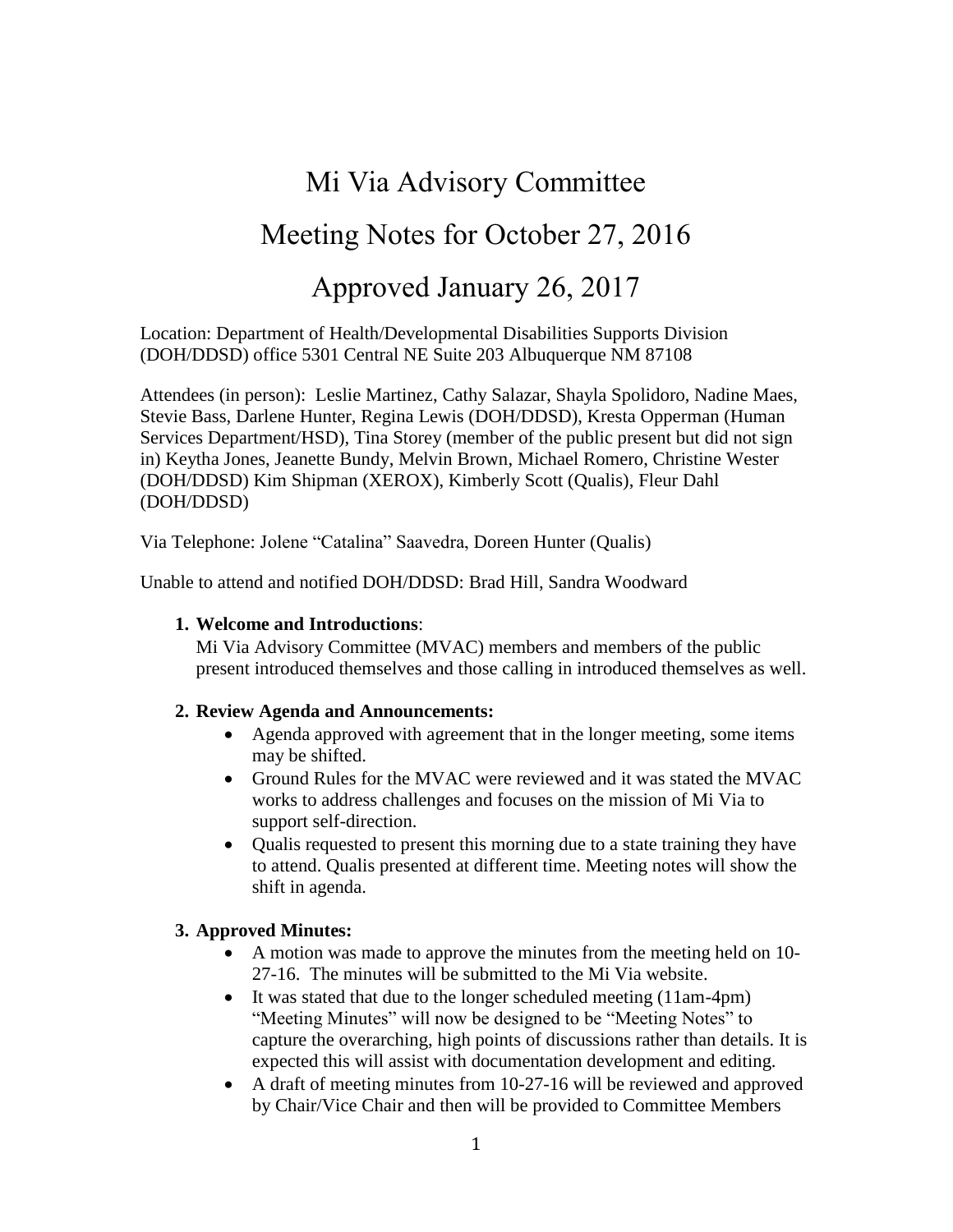prior to the next meeting. At the next meeting on January 26, 2017 these meeting notes will be approved by the Committee and submitted to the Mi Via website.

## **4. MVAC Membership-Missed Meetings:**

- It was discussed that several attempts have been made to contact Jennifer Hall regarding her membership and missed meetings. DOH did not get a response from her. The Committee agreed to have DOH contact the individuals who are the nomination waiting list to see if they want to fill the vacancy.
- The committee discussed that nominations need to go out for a new Consultant as Rebecca Shuman's term has ended. However, Rebecca can still attend as a member of the public.
- Committee agreed to open up nominations for Consultant agencies. The nomination will go in the newsletter for a couple of months and will end in February 2017. A new Consultant is needed by February in order to attend the meeting scheduled for April 2017. The nomination committee members will be Nadine(Chair), Cathy, Stevie, Shayla.
- There was a discussion about the MVAC task force and the need to have a call in meeting. Michael Romero is interested in joining the task force. Kim Shipman is interested in being involved with the task force meetings.
- Leslie Martinez will reach out to Jacob Patterson who is an alternative representative from CDPC to schedule a future meeting.

## **5. Third Party Assessor (Qualis) Update Kimberly Scott:**

- Qualis is working with their Contractors and the Consultants getting feedback on trouble shooting how to contact some participants for in Home Assessments.
- Qualis is scheduled for IHA's into March.
- Qualis has a master list of assessments they have cleared up and they already have the April report to schedule future assessments.
- There was a question asking if the assessors regularly visit the home. The assessors for Mi Via visit once a year when the assessment is due.
- Qualis informed the MVAC of the agencies they use for the assessments, they utilize Goodwill and two independent contractors.
- The question was asked if the home assessment has to be done in the home. Qualis indicated the home assessment does have to be done in the home.
- It was asked if the assessors are available outside of office hours. Qualis informed the assessors are available outside of office hours.
- There was a discussion about the form the assessors use and if the same form is always used. Qualis provides the same form to all the Assessors.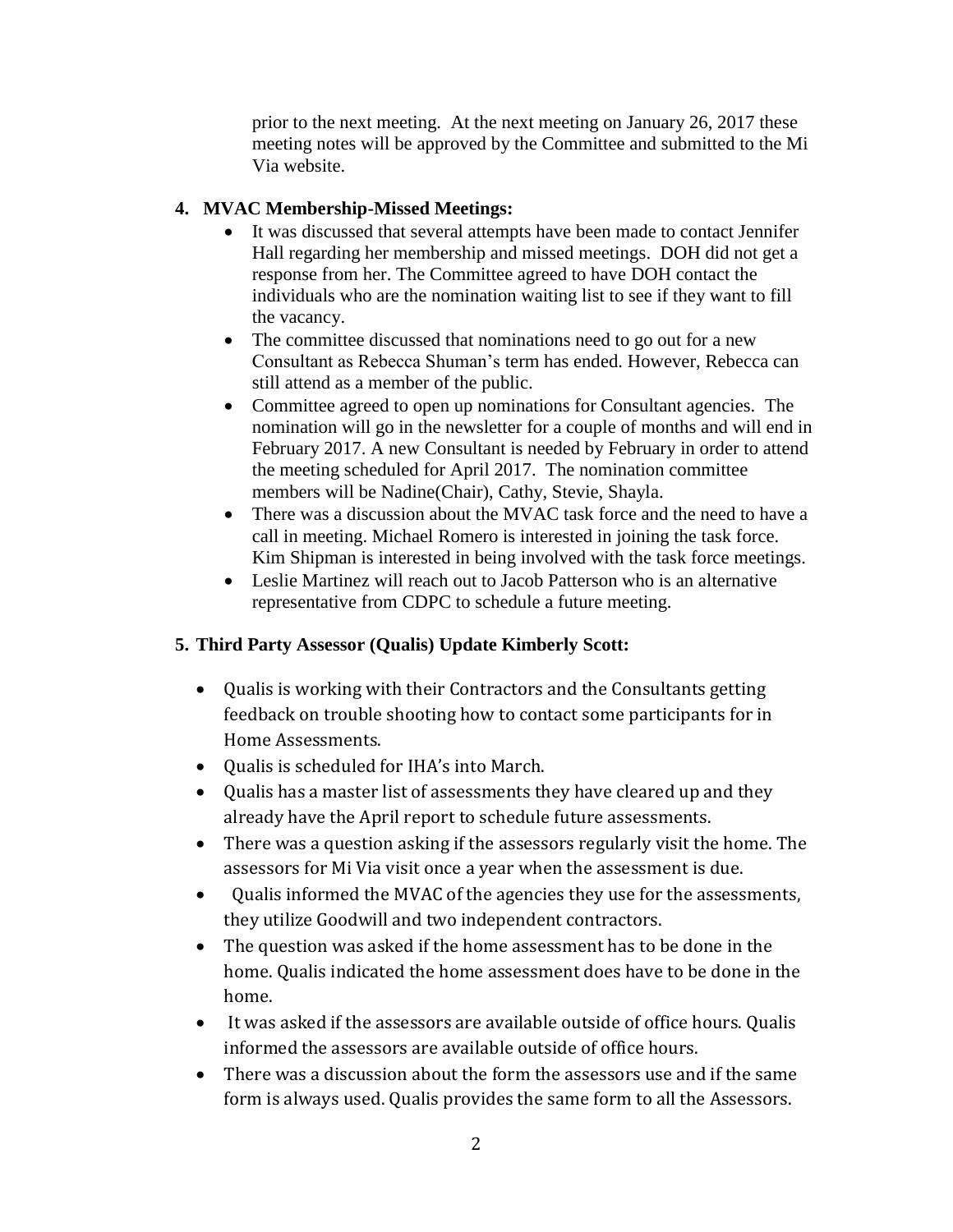- If information is needed about the LOC Qualis can be contacted about this.
- LOC packets are sent out in advance. Qualis will be reviewing these packets to see if they need to make any changes to make it easier to understand.
- Participants will receive a letter within 90 days before LOC expires informing what forms are needed and how to proceed. There are instructions with the forms on how to proceed. It is helpful to take the forms and instructions to the doctor.
- It was suggested that Qualis have the same assessor doing the assessment yearly. Qualis indicated multiple participants are with the same agency. Qualis has shared with their contracted agency/independent contractors that it is beneficial for participants to have the same assessor each year.
- It was recommended by committee members to have Qualis provide a checklist with deadlines for the annual assessments to ensure participants acquire all the necessary documentation within the required time frames.

## **6. Mass denial of Nutritional Supplements and OTC medication/Purchasing issues through Mi Via (MVAC Task Force)**

- It was brought up that nutritional supplements and OTC medications are being continually denied. HSD is working with Qualis to follow the regulations regarding the criteria for nutritional supplements and OTC medications. The qualifying condition and necessity of supplements for a person's health was discussed.
- Qualis indicated that coverage of OTC medications are determined on a case- by- case basis and adequate justification must be provided.
- Some participants indicated frustration related to Quails knowledge of the participant's disability and how denied access to the OTC medications can significantly impact their daily living. There was also frustration expressed related to concerns that medical justification acquired through medical professionals (ie doctor, therapies, etc) and provided to Qualis do not seem to be considered adequate justification for coverage.
- There is a concern that doctors do not have the time nor do they know the necessary key words that should be used when generating these justifications because they are not knowledgeable about the stewardship of the Mi Via program.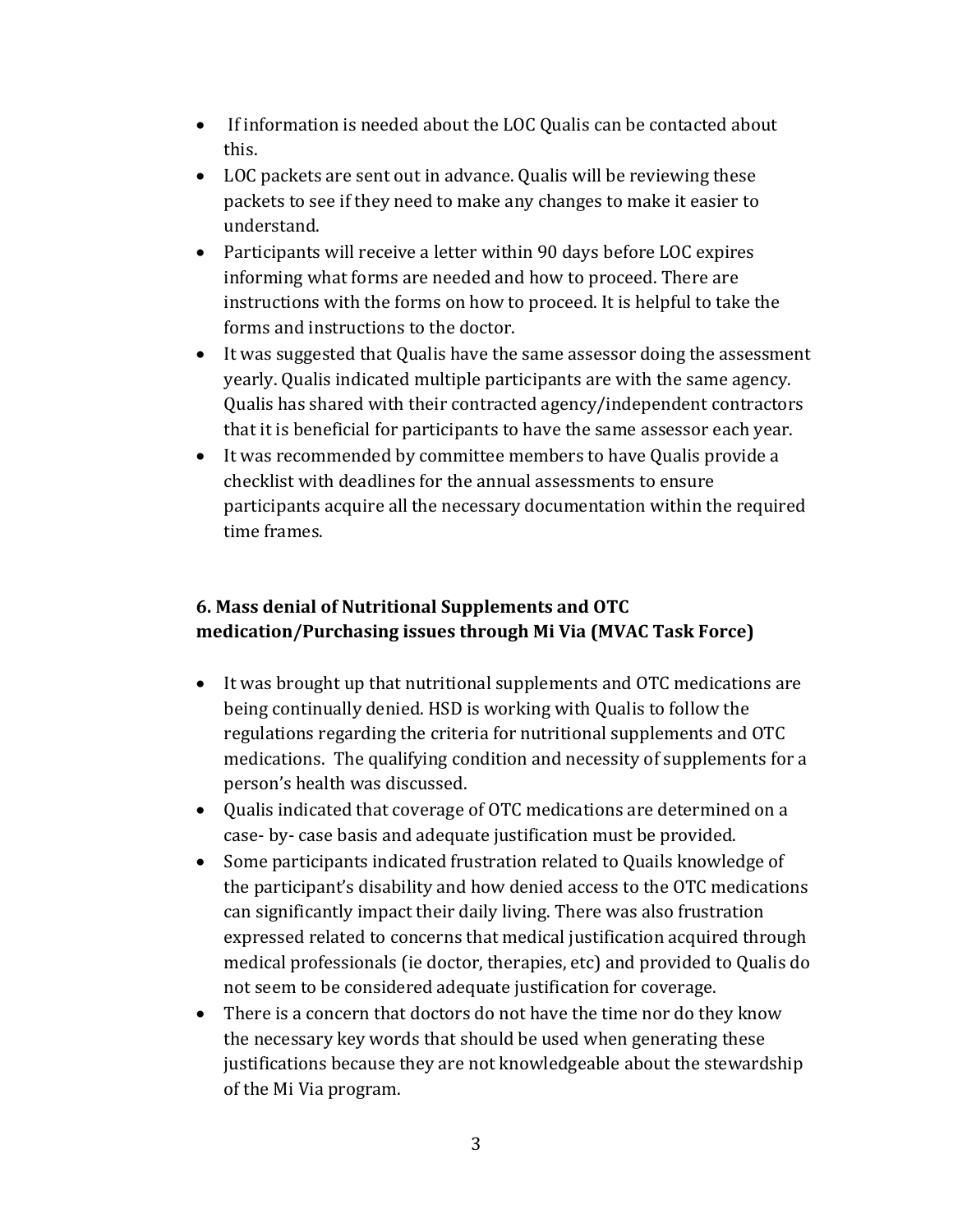- It was mentioned Mi Via is the last payee of resort and participants should try and get the nutritional supplements and OTC medications covered through their MCO.
- MVAC task force discussed their recommendations to help in using vendors and checks which included developing a helpful hints document and revising the letter of explanation that was used in the past with vendors. A purchase agent idea is still part of the task force recommendations but there are challenges with that.
- It is hit and miss with Vendors as to who will accept the checks written to a business.
- It has helped to go through the Bookkeeper or Manager to get a check processed at some retail stores.
- A letter of explanation is being revised and is in process for approval.
- The Task Force meeting minutes were reviewed.
- Leslie Martinez will contact Jacob Patterson to determine if another meeting of the task force should be scheduled.

## **6. Vendor/Participant Relationships-Budget Authority:**

- Some Vendors have been telling families what they will charge, rather than negotiating a rate that works for the participant's budget.
- Consultants need to explain what budget authority is and what it means.
- At the next Consultant meeting it will be brought up to the Consultants to address this issue of budget authority and what it means.
- Billing instructions are in the Vendor agreement.
- It was discussed that Vendors are charging a percentage. Some vendors charge less than others.
- When buying items at a store only the amount that is approved on the budget should be used. The left over amount should be sent back to XEROX. Some stores will not take a check if the item is less than the amount on the check.
- Educational information is needed for new members. Ideas are NEEDED!
- DOH discussed the regional training and the need to help vendors understand the stewardship of Mi Via.
- Vendor billings still need to be faxed in.
- DOH discussed development of a vendor list for customized resources as a part of the Consultant Resource Directory.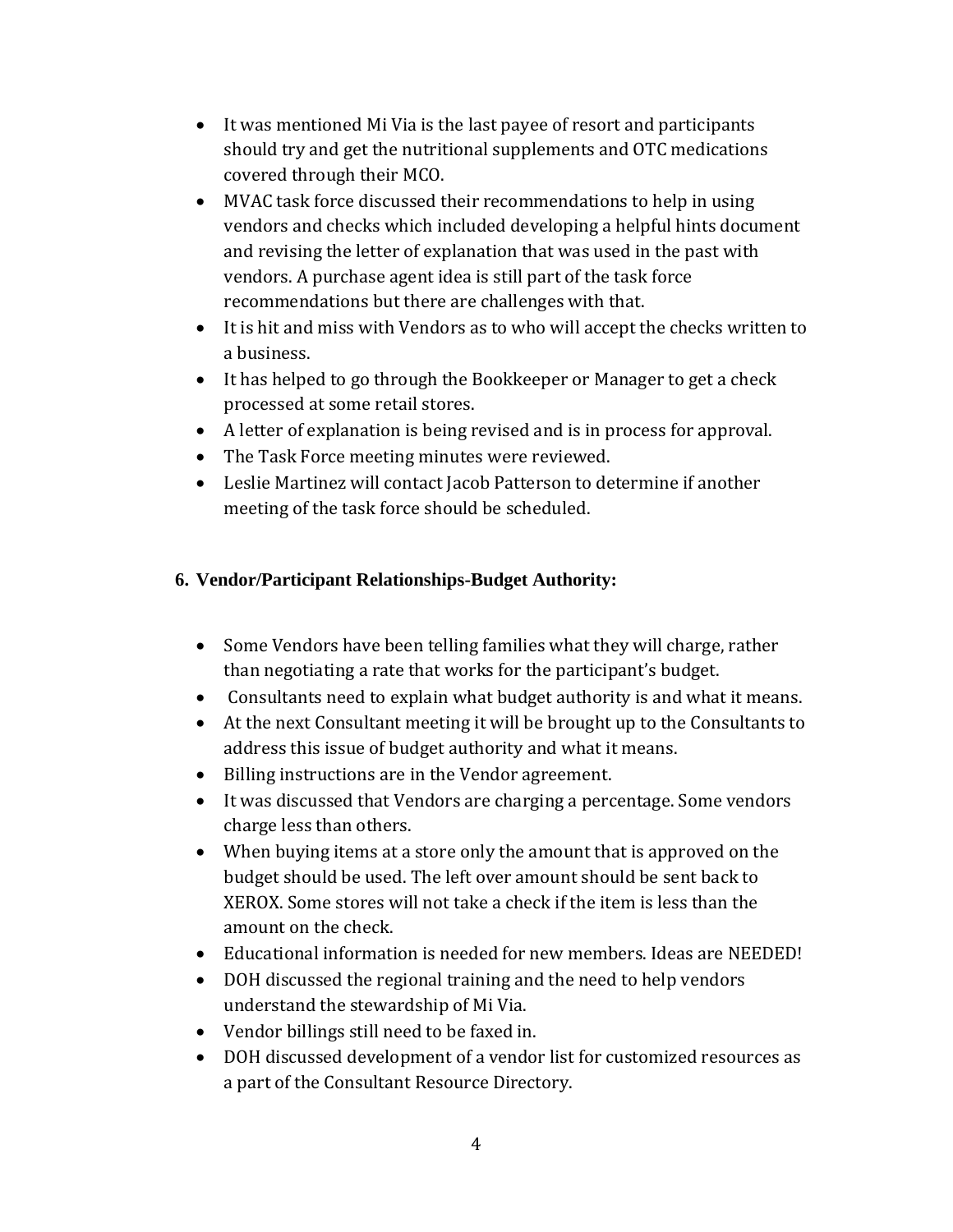#### **7. EOR Instructions: covered under DOH section**

### **8. Break**

### 9. **Update from recent ACQ meeting:**

- The Committee brought up the need to have another member attend the ACQ meeting.
- There is a link on the Mi Via website that goes to the ACQ newsletter.
- ACQ is over the MVAC and needs to hear what Mi Via needs.
- ACQ has been talking about The Know Your Rights campaign. The campaign will include all 3 Waivers.
- ACQ wanted to know the follow up on the task force meeting.
- ACQ needs information on Mi Via and how Mi Via works.
- Goal of MVAC should be to have to have another MVAC member join the ACQ.

### **10. Discussion of 2015 Retreat, Priorities and Direction (Standing Agenda Item):**

- Color poster and themes were done at the retreat.
- The notes from the retreat dated 10/6/15 were reviewed along with the main topics that were covered.
- Need to discuss results.
- Look at documents and come up with priorities.
- Looking at what topics are important to people.
- Identify the priorities and take the time to break things down.
- It was discussed to allow 45-minute standing agenda item for the next meeting to prioritize retreat activities.
- Some of the priorities that were identified over a year ago may need to be re-evaluated. Some were recommended by Mark Bennet. Rebecca and Tony also facilitated.
- A brief discussion of how the retreat was conducted information was presented to the ACQ.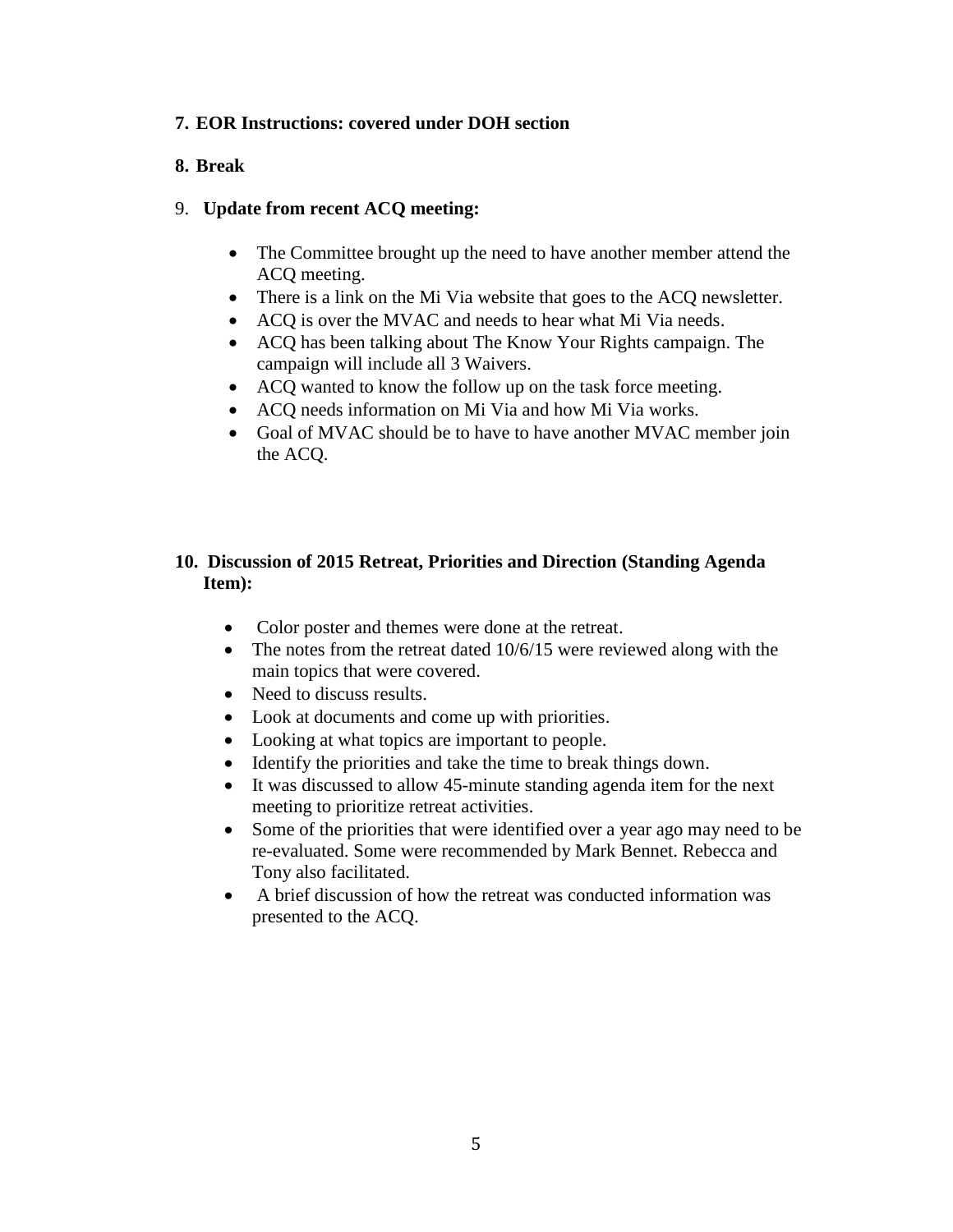#### **11. Participant Issues/Experiences (Standing agenda item 20 minutes):**

- XEROX employees are very helpful, wonderful about helping out.
- There are concerns that people will not work with Mi Via due to not getting paid. This hurts the trust of vendors and EOR's if people do not get paid.
- There are problems with getting forms processed and pay checks out on time.
- There are support guide services to provide extra supports to participants regarding any of the EOR or processing of paper work through Xerox.
- For eligibility issues Oralia Flores with HSD who is listed on the back of the Mi Via Newsletter Circle of Support can be contacted.

#### **12. Break (The committee decided to skip this break continuing with the meeting)**

#### **13. Fiscal Management Agency Update (XEROX)**

- Any FOCoS or budget issues call XEROX.
- XEROX has hired staff for out bound calls and they are now calling in 2 days. XEROX is current up to the  $25<sup>th</sup>$  of Oct.
- There are payment issues where paper work is not being turned in or the wrong paper work is turned in.
- The turnaround time for the initial enrollment screening of employees is 5 to 10 days as XEROX has increased staff to make a difference with this.
- Employment agreement used to be redone annually. This is no longer the case as long as the pay and codes are the same it does not have to be redone.
- There have been issues with FOCoS where people are using the wrong browser.
- Smart phones and tablets can access timesheets but cannot make changes in the FOCoS system.
- Deadline for approval for payroll is Mondays at 12pm.
- Payment request forms and mileage are not ready to be done online. Looking at doing this next year.
- There is concern that EOR's may be overwhelmed and Consultants need to encourage them to read and understand the standards.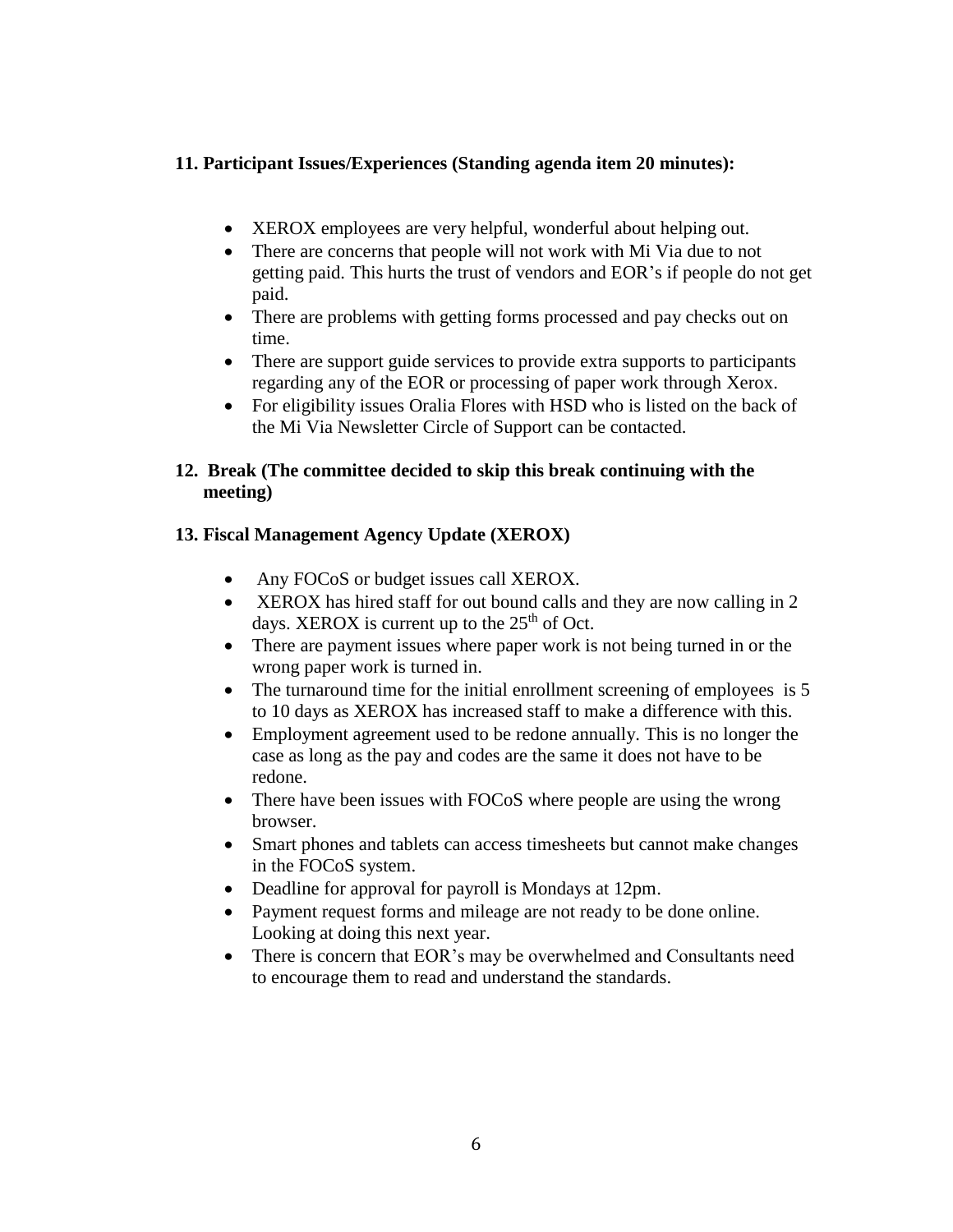## **14. HSD/DOH Update: (Kresta Opperman, Christine Wester)**

- HSD, Kresta Opperman informed that the Mi Via Waiver is going through an amendment.
- There will be a Tribal notification letter sent out and there will be a public comment notice.
- DOH Christine Wester There will be a Directors release coming out effective Nov. 1, 2016 regarding the electronic timesheets. It will be in the Newsletter and will be sent to the MVAC.
- Standards will be updated to reflect the new process with the timesheet
- EOR questionnaire has been instituted to identify inappropriately designated EOR's.
- An EOR cannot be paid.
- DOH is working with HSD on a state wide transition plan for the CMS rules for the rights to privacy and choice.
- There is a letter regarding the CMS rule that the Consultant will be able to present to their participants or fax to the participants.
- In Mi Via there cannot be an agency owned home as Mi Via does not support facility based services nor agency owned homes.
- Mi Via vendors are getting a letter about the "Know Your Rights" campaign. Consultants got the letter. Non- traditional vendors will be getting the letter.
- The Newsletter is going to be moving towards an electronic format.
- It is important that people have an address that is up to date at ISD.
- DOH is migrating the DOH website. Mi Via will be migrated into the DOH website. We are going to look at our current website and updating the information.
- The DOH Mi Via unit did a training in the Northeast Region regarding the differences between Mi Via and the DD Waiver.

#### **15. Public Comment:**

- There was no public comment.
- **16. Wrap Up of meeting (discussion of meeting time, longer agenda, agenda items etc...)**